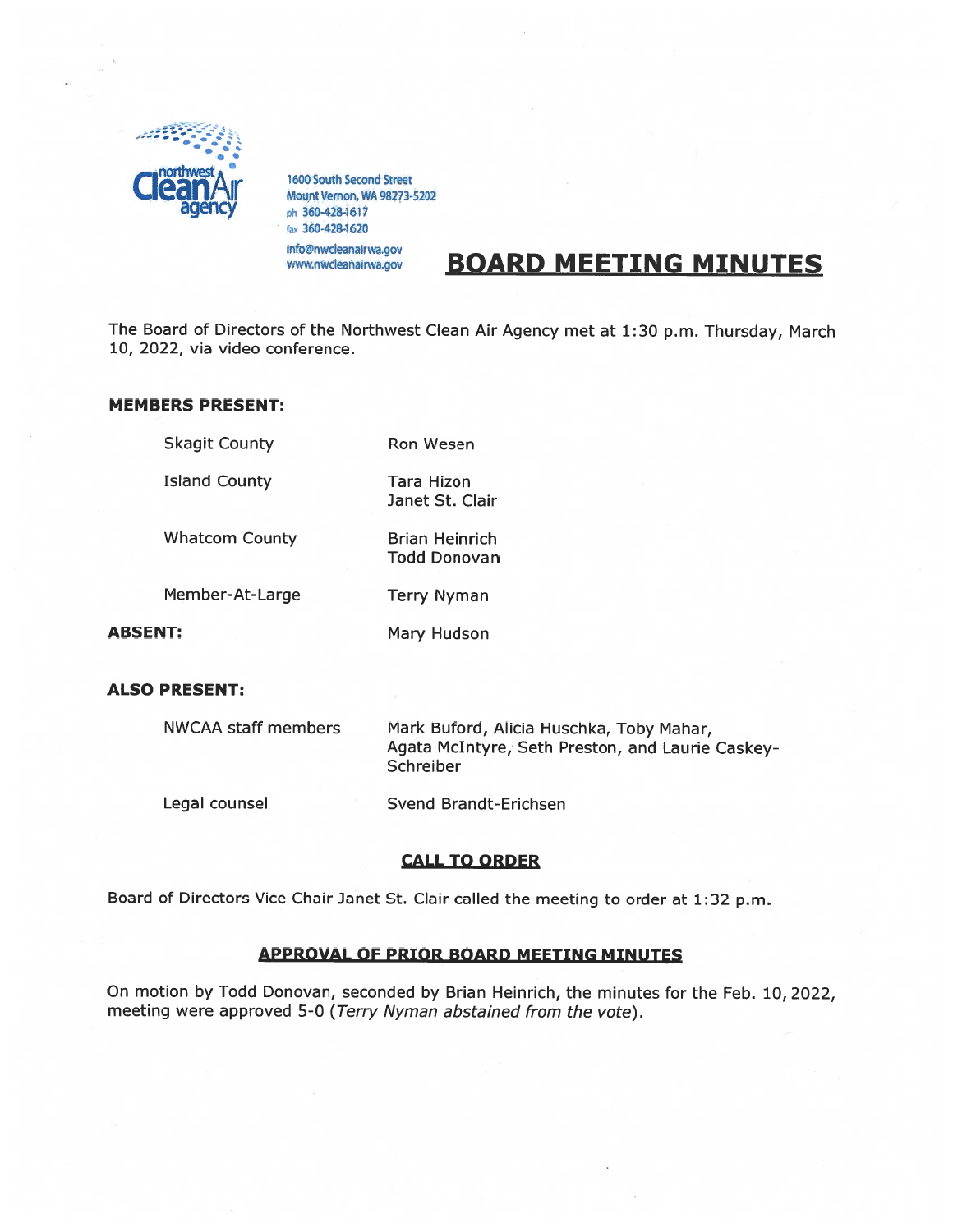## ACTION ITEMS

#### Resolution 596 -Adopting Guidelines for Assessing Penalties

NWCAA Executive Director Mark Buford explained the process that has occurred with the development of this Penalty Policy document. NWCAA Compliance Manger Toby Mahar presented <sup>a</sup> version of this document to the Advisory Council in January; <sup>a</sup> modified version was discussed at the February Board meeting. Buford supports approving the document and believes that it offers clarity for the Agency's process in assessing penalties.

Donovan made <sup>a</sup> motion to approve Resolution 596 for adoption. Ron Wesen seconded the motion. The Board voted 6-0 to approve this resolution.

#### Resolution 597 -Amending the Fiscal Year 2022 Operating Fund

Buford explained that the current fiscal year budget has expenses that are less than what was expected for the Air Operating Permit (AOP) program, and that Travel and Training expenses for the Agency are under-budget. This resolution modifies the current year budget to increase capital outlay in the AOP program by \$50,000 to purchase <sup>a</sup> portable air monitoring station while decreasing the Travel and Training budget by \$50,000. This results in no net increase to the current year budget. The new portable station will be located in Oak Harbor. The current station is outdated and located in <sup>a</sup> school area that is inaccessible certain times of the month (on weekends).

Heinrich made <sup>a</sup> motion to approve Resolution 597, seconded by Tara Hizon. Board members voted 6-0 to approve Resolution 597.

#### Bills and claims

Board members discussed the bills and claims repor<sup>t</sup> for February 2022 (\$428,050.32). Heinrich made <sup>a</sup> motion to approve the February <sup>2022</sup> bills and claims. Terry Nyman seconded the motion, and the Board approved the bills and claims 6-0.

### STAFF REPORTS

## Director's report - Mark Buford

Buford reported to the Board on the following matters:

- At the Federal level, Joe Goffman has been nominated as Assistant Administrator for the Environmental Protection Agency (EPA) Office of Air and Radiation. Buford supports this nomination. There is still no EPA Region 10 (Washington, Alaska, Idaho, Oregon) Administrator.
- Despite early optimism for <sup>a</sup> meaningful (\$90 million) increase in federal funding for core work at state and local air quality agencies across the country, actual federal funding now seems likely to be only slightly (\$2 million) more than last federal fiscal year continuing <sup>a</sup> trend that started in the early 2000's.
- • NWCAA Registered Source Program Manager, Matt Holmquist, will be presenting to the National Association of Clean Air Agencies, Agricultural Committee, on Anaerobic Digestors.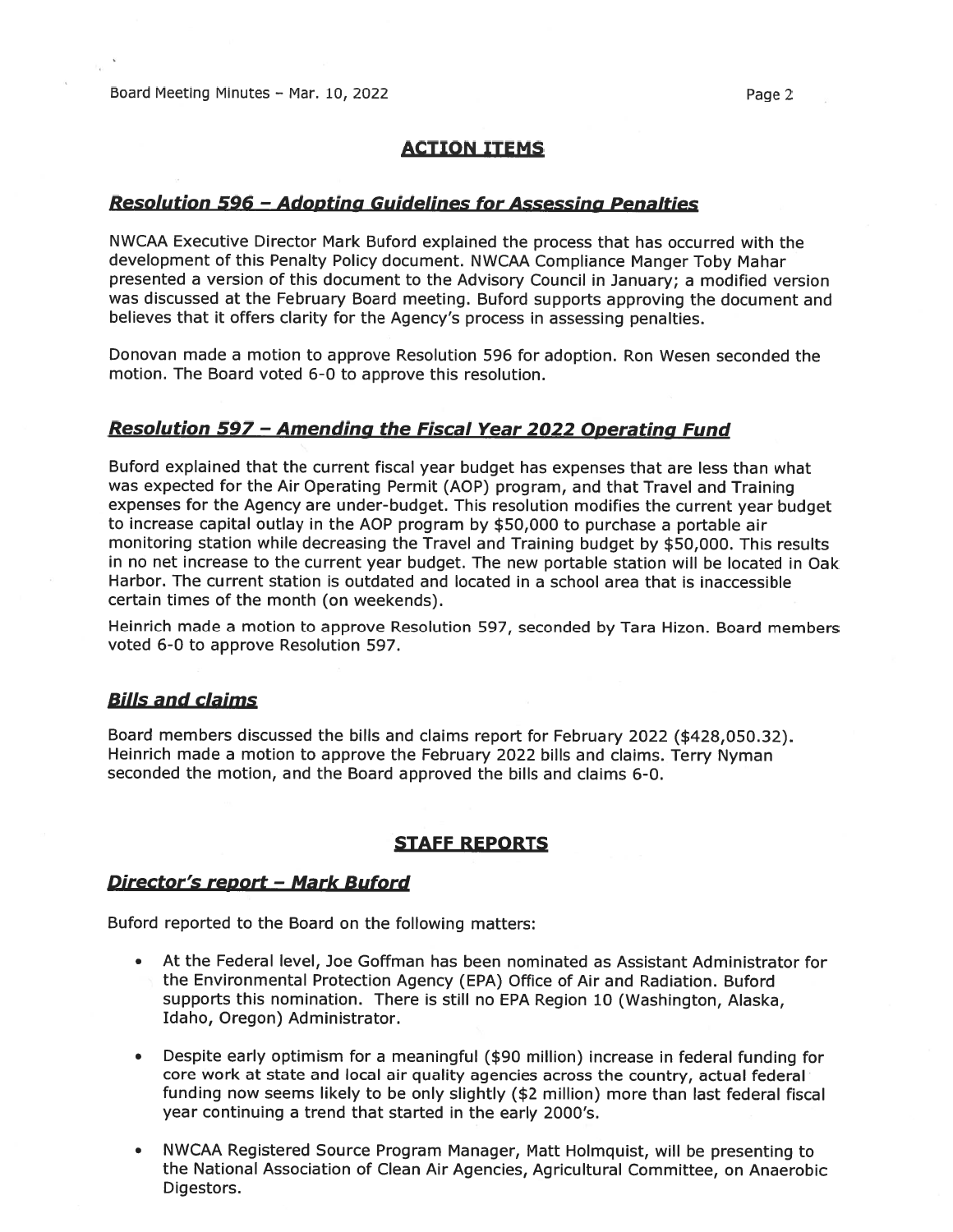Board Meeting Minutes – Mar. 10, 2022 **Page 3** and the state of the Page 3

- At the State level, the regular session is ending today. It was <sup>a</sup> fairly quiet session with regards to legislation impacting the Agency. NWCAA will be assisting the Department of Ecology on their rulemaking affecting refineries.
- • Agency staff will begin the transition back to the office starting April 1. We are having good conversations about how to retain the productive elements of remote work as we transition. The Office will be open to the public sometime after that date (likely early May). The Agency will also be conducting an in-person employee training at the end of March.
- • The Fiscal Year 2023 preliminary Agency budget will be presented to the Advisory Council on March 24, 2022. Once this group provides feedback to Agency staff and that is incorporated as appropriate, the budget will next be presented to the Board of Directors Finance Committee [Todd Donovan (chair), Ron Wesen, & Janet St. Clair], during <sup>a</sup> pre-board meeting on April 14, 2022. This meeting typically lasts about an hour.

During the May 12, 2022, Board meeting, the full Board of Directors will review the budget and have an opportunity to provide comments. Staff will incorporate those comments into the budget that will be presented at the June Board meeting. In June, <sup>a</sup> Fiscal Year <sup>2023</sup> budget must be adopted by the Board. That budget will go into effect July 1, 2022.

## New source review and air operating permit update - Agata McIntyre

NWCAA Engineering Manager Agata McIntyre reported on the February 2022 construction permit (new source review) activity.

During February, the Agency received four applications for construction permits and issued three construction permits.

Among the construction permits issued was <sup>a</sup> modification to the permit for FPE Renewables LLC, located at the VanderHaak Dairy in Lynden. The permit is for an anaerobic digester, an engine to generate power from digester gas, and <sup>a</sup> flare to burn off-spec gas that can't be used by the engine. FPE Renewables takes cow manure from the dairy, food waste from outside sources, and processes the manure and food waste in the digester to generate methane gas. The gas is then used to run the onsite engine and generate electricity. The digester is <sup>a</sup> biological system and can ge<sup>t</sup> upse<sup>t</sup> for <sup>a</sup> variety of reasons. When upset, the digester produces off-spec gas with significant amounts of Hydrogen Sulfide (H2S) mixed in with the methane. H<sub>2</sub>S is a dangerous air toxic which has the potential to cause harm and even death to livestock and people if it is released without first being combusted. The digester gas generated during upsets is frequently off-spec and can't be burned in the engine to generate electricity. When this is the case, the gas must be combusted in the flare to avoid releasing H2S to the atmosphere. During pas<sup>t</sup> inspections, NWCAA staff noted that the flare wasn't operating optimally to combust  $H_2S$ . The permit modification included a significant re-design to the flare. At the same time, the facility chose to replace their onsite engine. All of these factors contributed to the lengthy (203 day) timeline for this permit modification.

#### Enforcement update — Toby Mahar

NWCAA Compliance Manager Toby Mahar reported on February 2022 enforcement activities. Four Notice of Violations were issued. Case 4552, Bornstein Seafood, has generated several odor complaints: They installed an industrial fryer in February 2021 without the proper